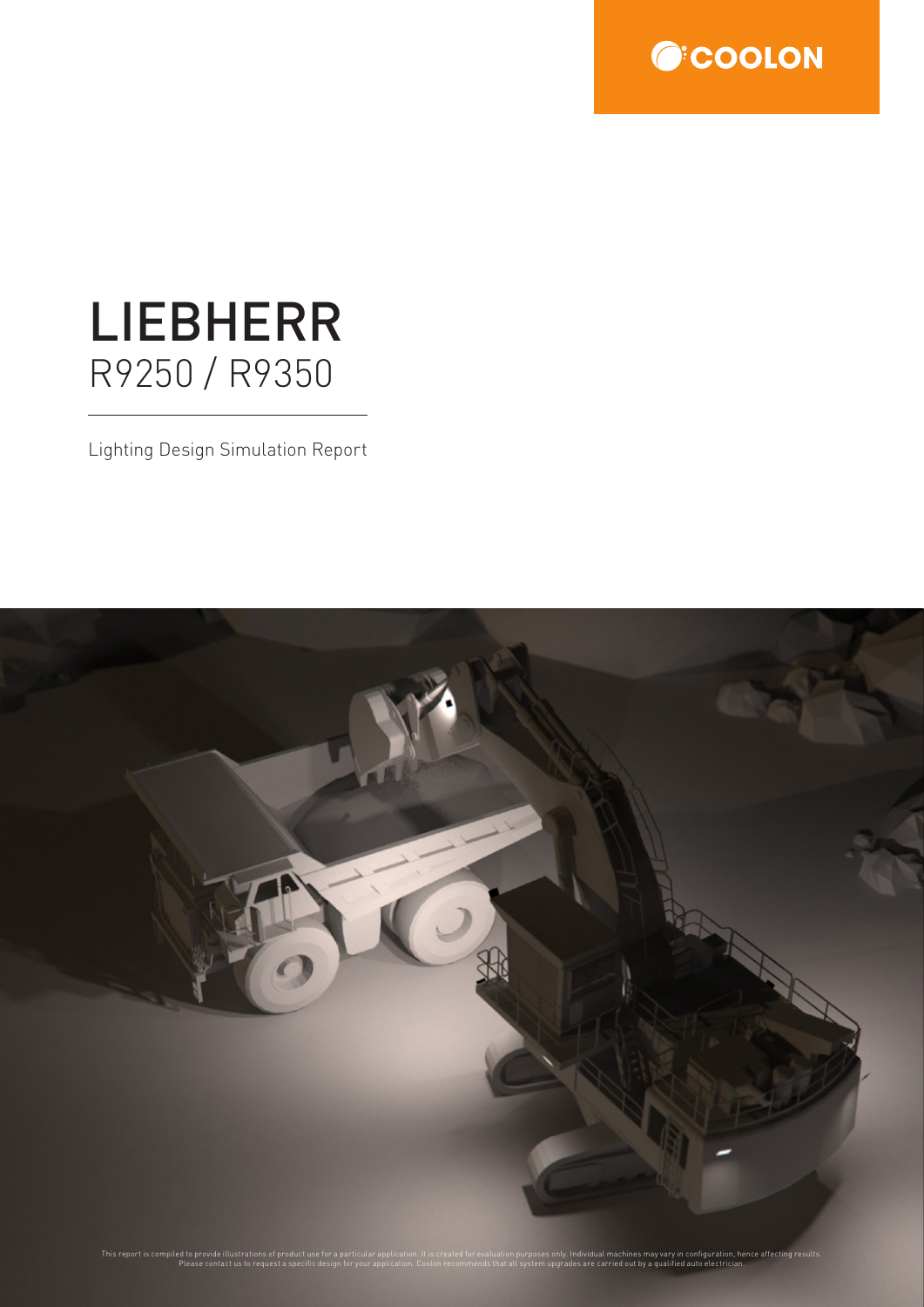



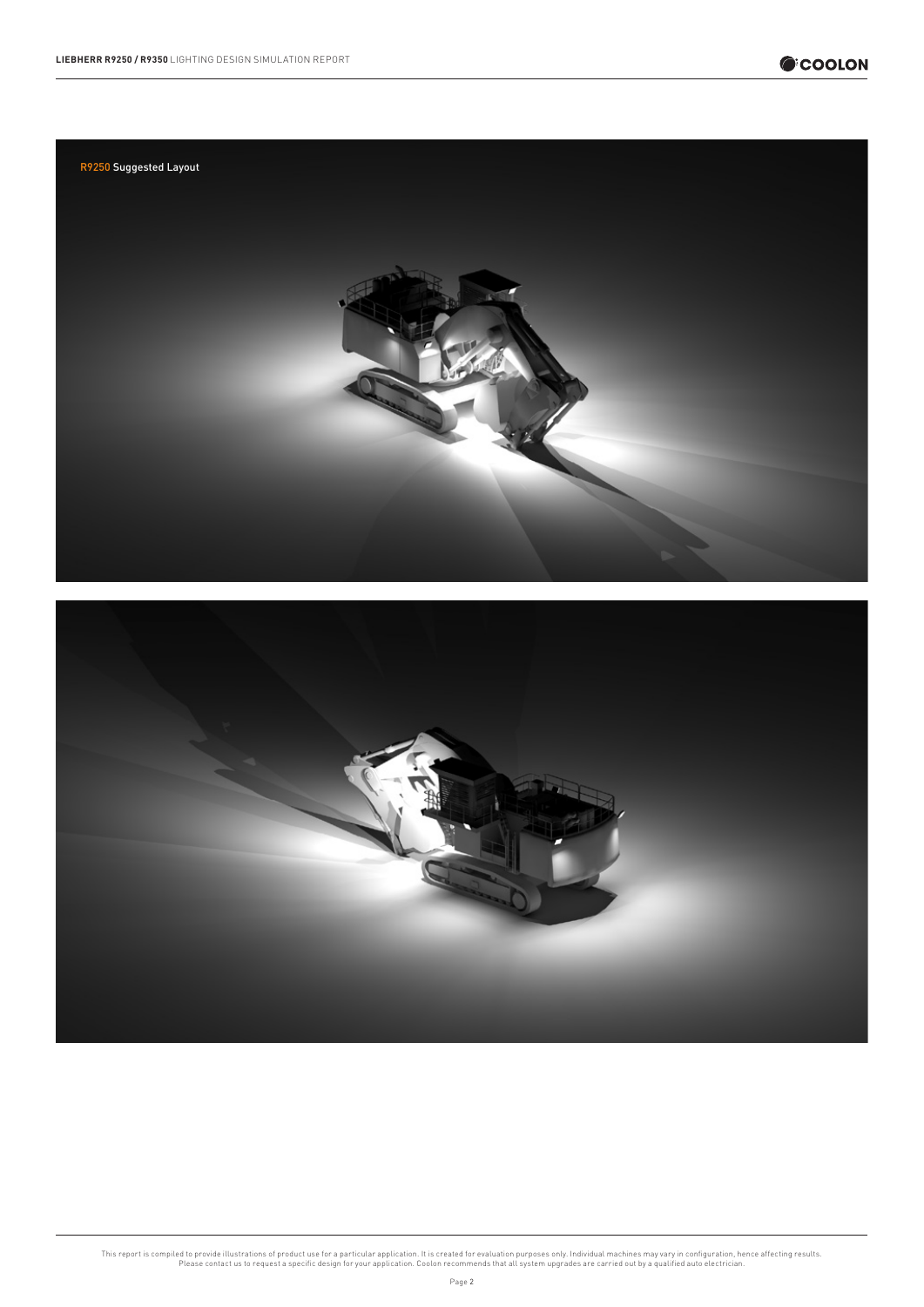#### R9250 SUGGESTED LAYOUT

| Model No. | Luminaire        | Optic Type                                   | Quantity |
|-----------|------------------|----------------------------------------------|----------|
| CP56-0209 | CP56 Flood Light | $0209 - 40^\circ \times 18^\circ$ Beam Angle |          |
| CP56-NOP  | CP56 Flood Light | No Optics - 120° Beam Angle                  | b.       |
| CP56-L25  | CP56 Flood Light | $L25 - 50^\circ$ Beam Angle                  |          |
| CP24-L25  | CP24 Flood Light | $L25 - 50^\circ$ Beam Angle                  |          |

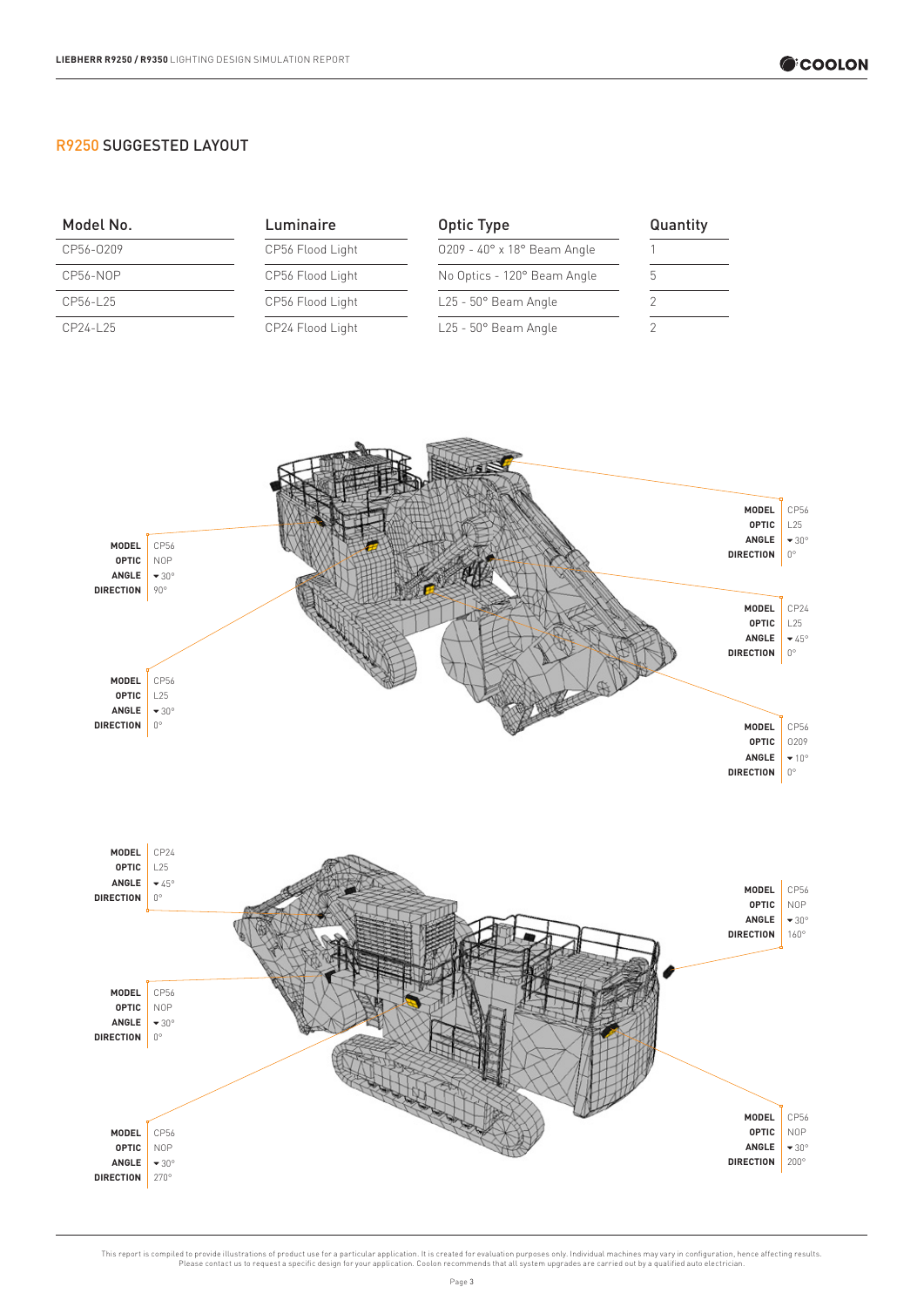

#### R9250 ISOLINE VIEW



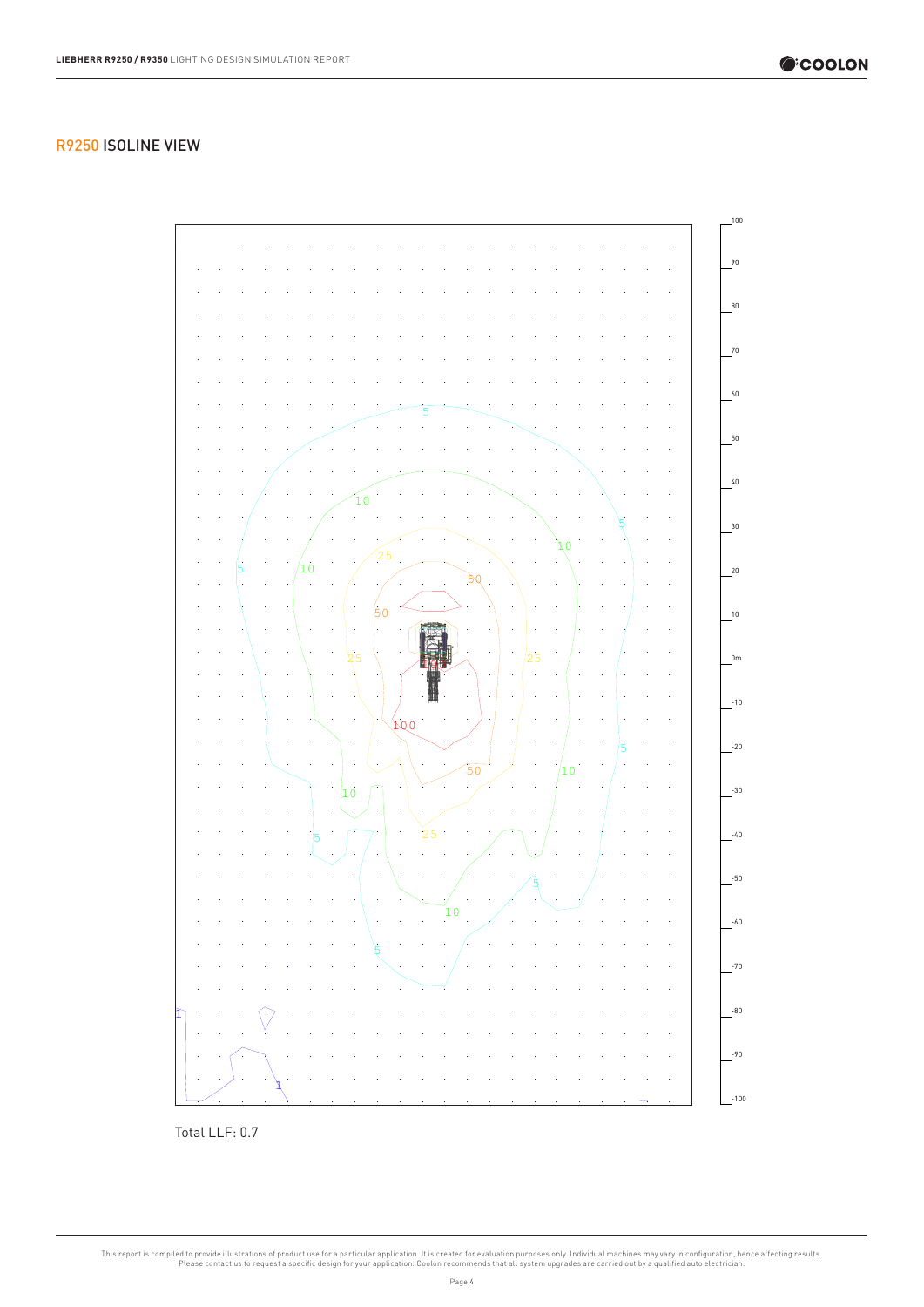

## R9250 OPERATOR'S VIEW SIMULATION

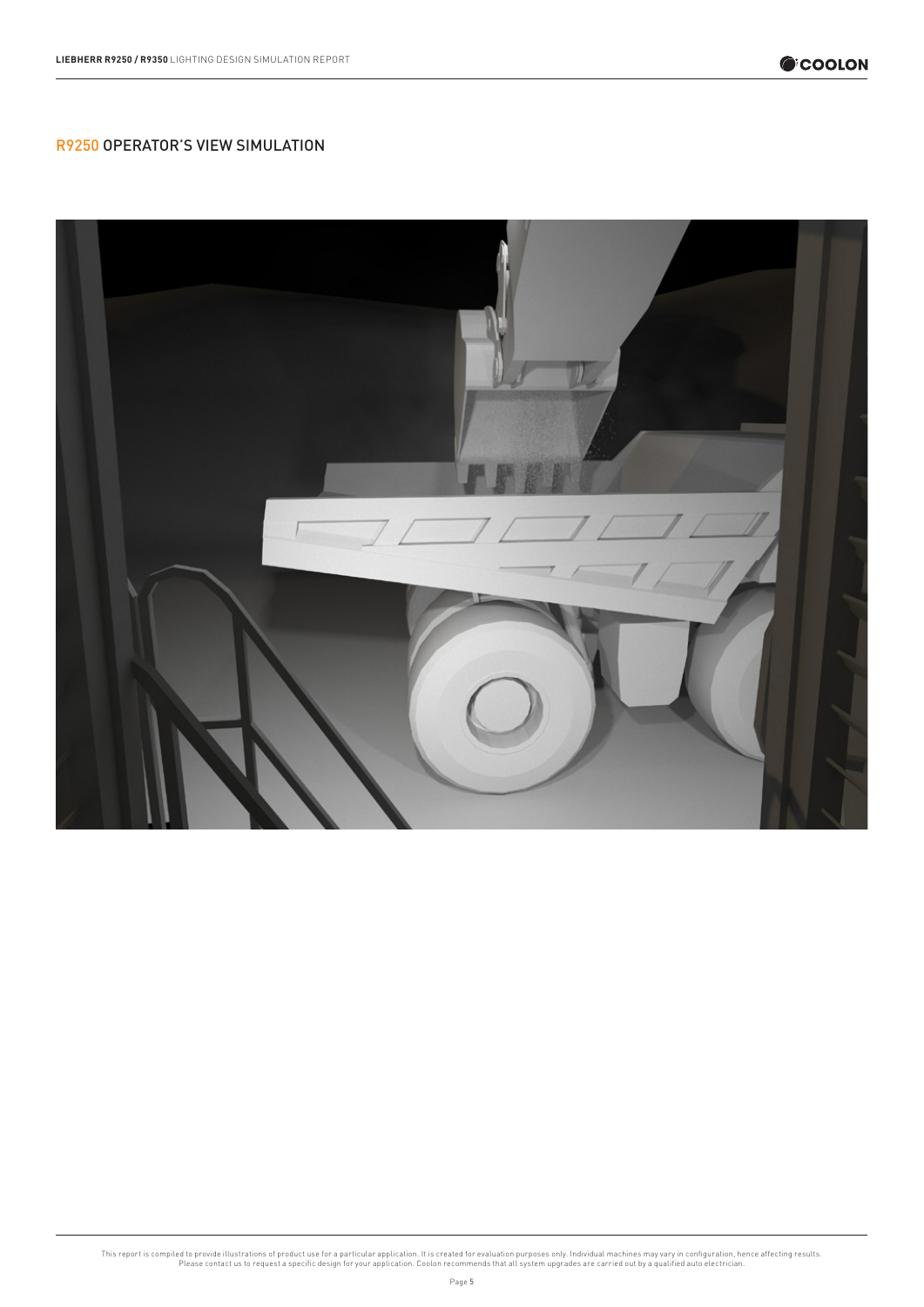



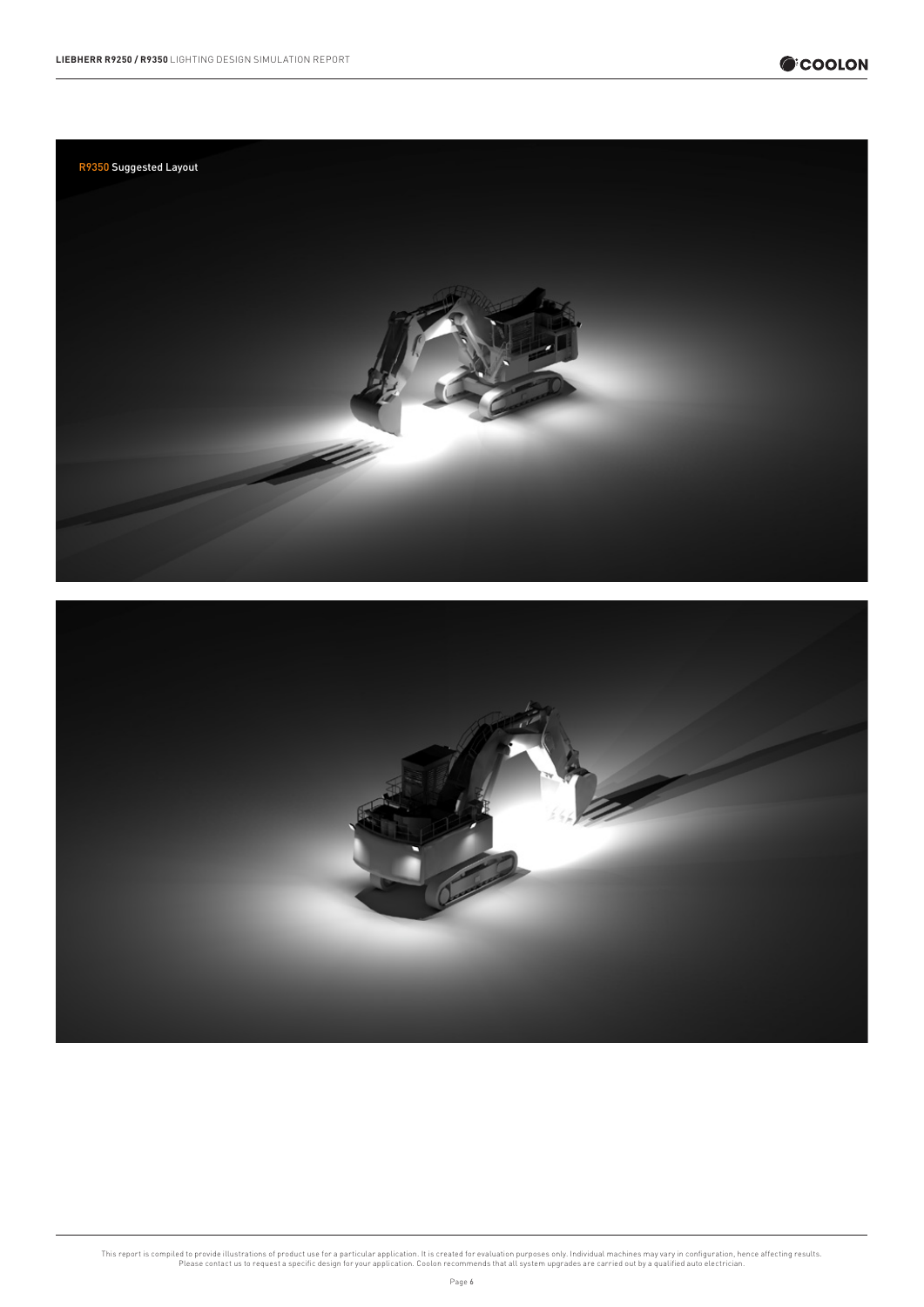#### R9350 SUGGESTED LAYOUT

| Model No. | Luminaire        | Optic Type                                   | Quantity |
|-----------|------------------|----------------------------------------------|----------|
| CP56-0209 | CP56 Flood Light | $0209 - 40^\circ \times 18^\circ$ Beam Angle |          |
| CP56-NOP  | CP56 Flood Light | No Optics - 120° Beam Angle                  |          |
| CP56-L25  | CP56 Flood Light | $L25 - 50^{\circ}$ Beam Angle                |          |
| CP24-L25  | CP24 Flood Light | $L25 - 50^\circ$ Beam Angle                  |          |

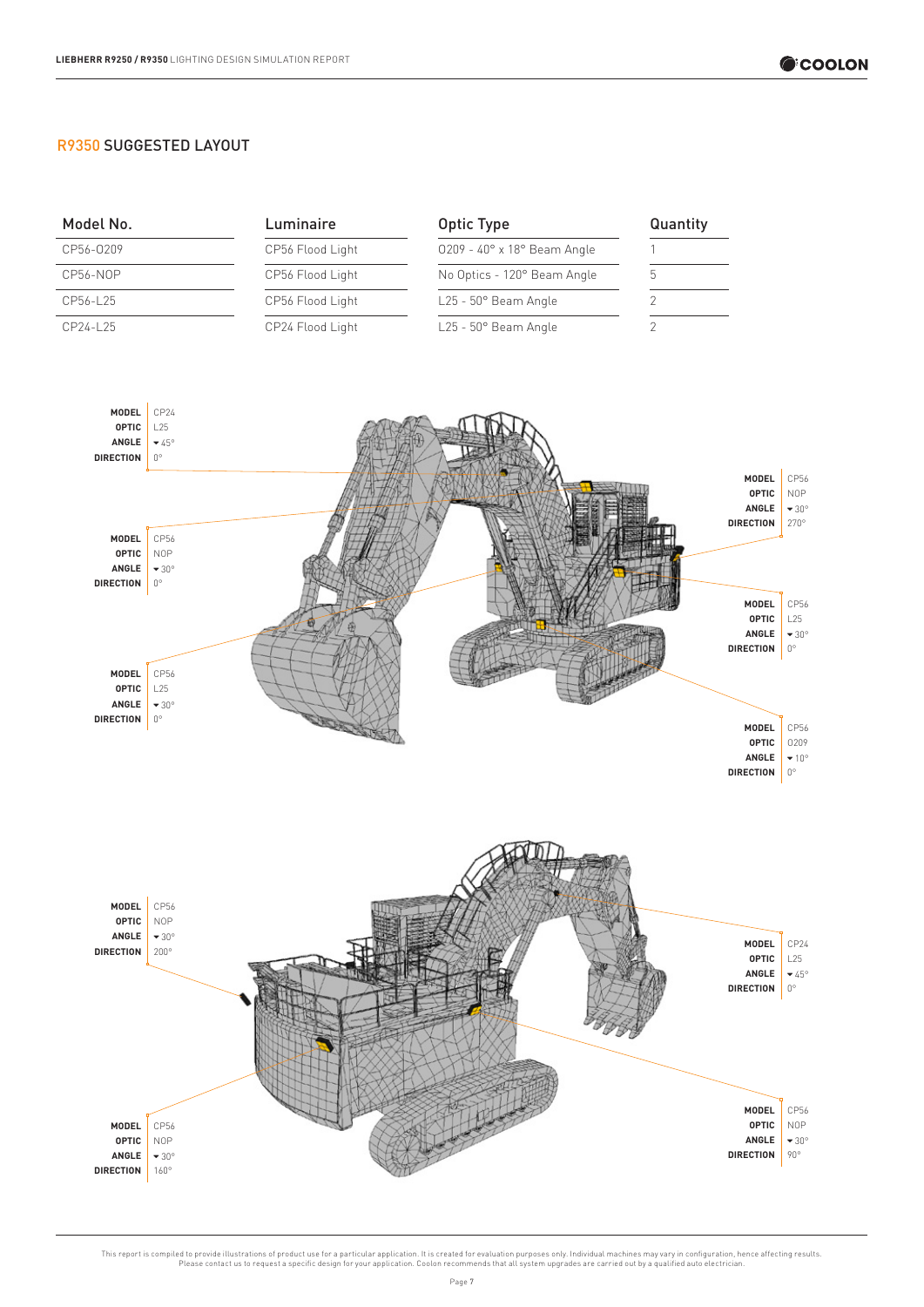

## R9350 ISOLINE VIEW